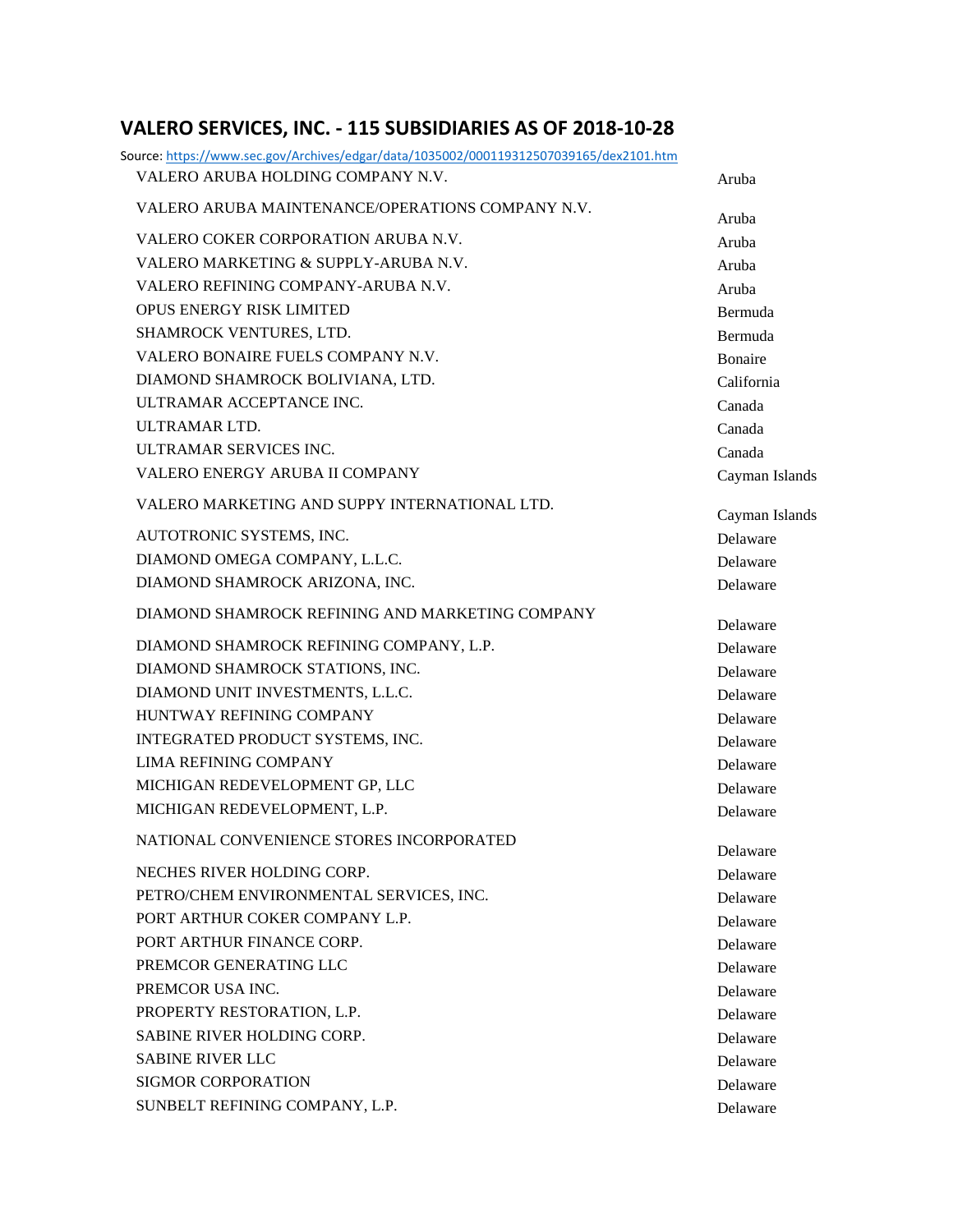THE PREMCOR PIPELINE CO. THE PREMCOR REFINING GROUP INC. THE SHAMROCK PIPE LINE CORPORATION Delaware TOC-DS COMPANY Delaware ULTRAMAR ENERGY INC. VALERO CANADA FINANCE, INC. VALERO CAPITAL CORPORATION **DELAY ASSESSED ASSESSED ASSESS** VALERO CARIBBEAN SERVICES COMPANY Delaware VALERO CHOPS GP, L.L.C. VALERO CHOPS I, L.P. VALERO CHOPS II, L.P. VALERO CUSTOMS & TRADE SERVICES, INC. VALERO ENERGY CORPORATION (parent) Delaware VALERO HOLDINGS, INC. VALERO JAVELINA, INC. VALERO JAVELINA, L.P. VALERO MARKETING AND SUPPLY COMPANY **Example 20** Delaware VALERO NATURAL GAS PIPELINE COMPANY Delaware VALERO OMEGA COMPANY, L.L.C. VALERO POWER MARKETING COMPANY **Subset of the COMPANY** Delaware VALERO REFINING AND MARKETING COMPANY Delaware VALERO REFINING COMPANY-CALIFORNIA Delaware VALERO REFINING COMPANY-LOUISIANA Delaware VALERO REFINING COMPANY-NEW JERSEY Delaware VALERO REFINING-NEW ORLEANS, L.L.C. VALERO SECURITY SYSTEMS, INC. VALERO SERVICES, INC. VALERO TERMINALING AND DISTRIBUTION COMPANY VALERO TEXAS POWER MARKETING, INC. VALERO ULTRAMAR HOLDINGS INC. VALERO UNIT INVESTMENTS, L.L.C. MICHIGAN REUTILIZATION, LLC<br>
Michigan PROPERTY RESTORATION (LONG TERM), LLC Michigan PROPERTY RESTORATION (SHORT TERM), LLC Michigan VALERO DIAMOND METRO, INC. VALERO REFINING COMPANY-OKLAHOMA Michigan

 Delaware Delaware Delaware Delaware Delaware Delaware Delaware Delaware Delaware Delaware Delaware Michigan Nevada Newfoundland

Delaware

Delaware

Delaware

Delaware

Delaware

Delaware

Delaware

Delaware

ULTRAMAR INC. VALERO CANADA L.P. VALERO FINANCE L.P. I Newfoundland VALERO FINANCE L.P. II Newfoundland

VALERO FINANCE L.P. III Newfoundland

CANADIAN ULTRAMAR COMPANY Nova Scotia